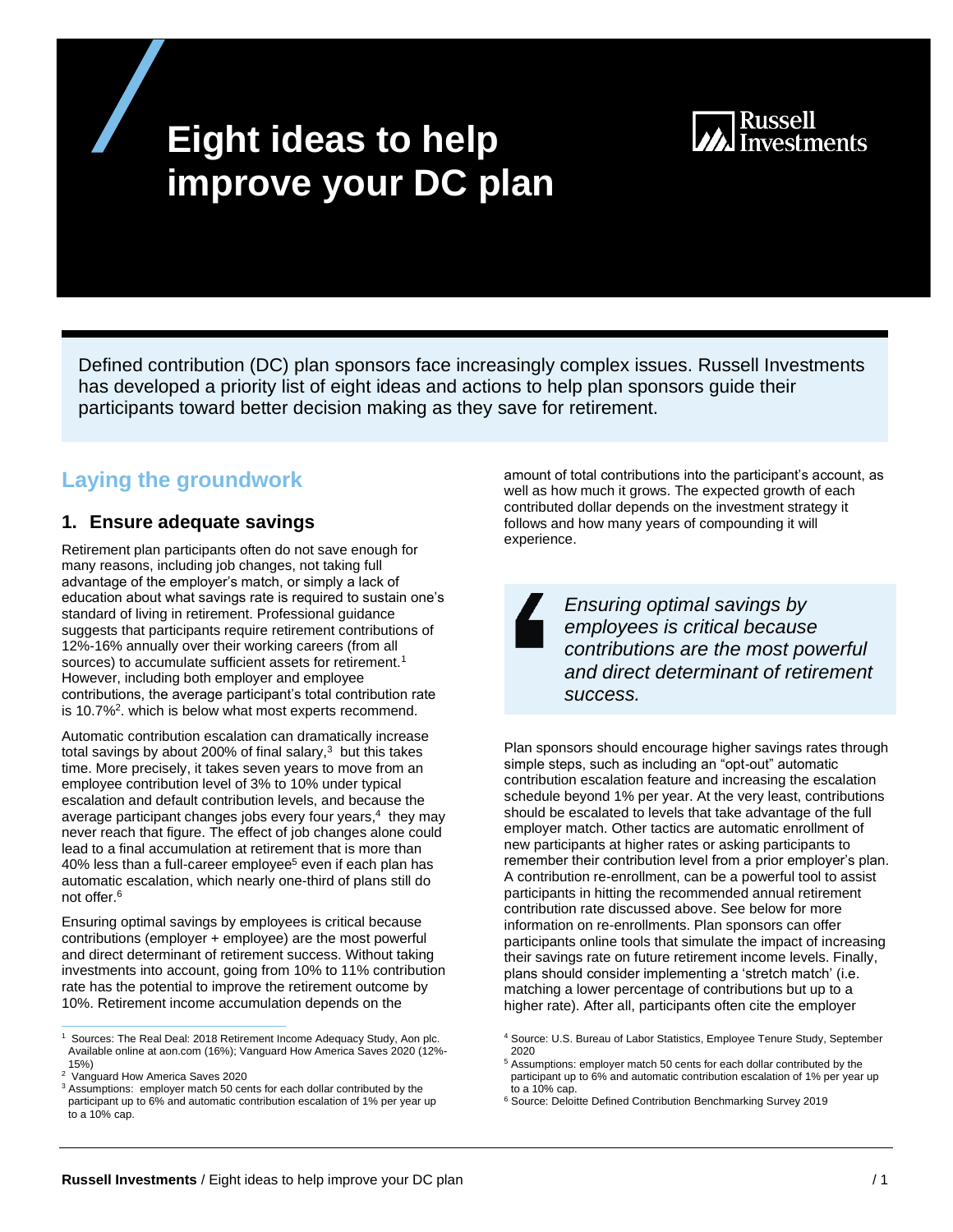match as one of the most powerful motivators for setting their contribution rate.

#### **2. Evaluate the default option**

The qualified default investment alternative (QDIA) concept has been a central element of the corporate defined contribution scene since it was first introduced in the Pension Protection Act of 2006. Target date funds, the most commonly used QDIAs, have received 58% of participant contributions as of the end of 2018, and that figure is projected to grow to 80% by 2024.7

Significant attention should be paid to whether the current default option remains suitable for participants or if other options may better suit their needs. The default solution choice, and periodic re-evaluation, should be considered a critical duty of plan sponsors.

There are three primary forms that a QDIA can take (balanced funds, managed accounts, and target date funds), and each has its own strengths in different circumstances. For example, balanced funds are generally the simplest approach; managed accounts are the most customizable; and target date funds (age-based options that automatically de-risk over time) are widely seen as the closest thing available to a "onesize-fits-all" solution. A hybrid QDIA approach combines these options and is discussed in the next section. Russell Investments has demonstrated that with increased customization, first at the plan level, then at the individual level, participants are able to provide higher levels of retirement income adequacy with a higher degree of certainty.

With around 40 target date fund providers in 2020,<sup>8</sup> the marketplace offers many target date default options from which to choose. While all glide paths assign a higher allocation to growth assets the further the investors are from retirement, allocations across providers may differ by as much as 40% for investors nearing or in retirement. The range of expected income replacement rates can vary widely among target date funds, so it is important to consider the overall objectives of your defined contribution plan when reviewing the default solution choice.

It is equally important to consider risk in the evaluation process. Market corrections are unpredictable and high equity exposures increase the distribution of outcomes. Negative market returns near the point of retirement have an outsized impact on sustainability of withdrawals.<sup>9</sup>

#### **3. Conduct a re-enrollment**

Evidence is mounting that the self-directed, do-it-yourself approach to DC plan investing often results in poorly constructed participant portfolios and lower-than-optimal savings rates. Participant inertia, naïve diversification, and a bias toward the status quo can be attributed to what we believe is sub-optimal behavior.

7 Source: Cerulli Retirement Markets Report, 2019 Fortunately, there is an easy fix. A re-enrollment consisting of a re-election of investment choices and savings rates can help participants get back on track to saving adequately and investing appropriately. A QDIA re-enrollment can help meet the needs of the majority while still maintaining flexibility for self-directed members who can opt out at any time. A contribution re-enrollment, as mentioned previously, follows the same process only for contribution rates.

While such a process may seem daunting at first, our own experience has shown that re-enrollments are straightforward, with the plan's recordkeeper doing much of the heavy lifting<sup>10</sup>. With a QDIA re-enrollment, all participants are asked to re-select their investments, typically through a special website established by the recordkeeper. If they wish to maintain their current elections, or select new ones, they can do so within a certain timeframe, generally about three months. Communication materials inform participants that if they fail to act after a reasonable notice period, their existing plan balance and future contributions will be mapped to the QDIA on a certain date. Plus, if done correctly (mainly satisfying certain participant notice requirements), fiduciaries are provided safe harbor protection under the Pension Protection Act of 2006. The glide path manager can help structure both the required and supplemental participant communications.

#### **4. Streamline the core menu**

Russell Investments recommends simplifying core menus because offering too many investment choices may lead to participant confusion and place greater fiduciary burdens on plan sponsors. The average number of investment options is approximately 19, <sup>11</sup> while Russell Investments recommends 6 to 8. Although the average number of plan investments has decreased over time, many plan sponsors are still offering too many options. According to Deloitte's 2019 DC Benchmarking Survey, only 40% of plan sponsors have simplified the investment options.

While there is no magic number, decisions about the right number of investment options should be centered around the number of investment decisions you wish to ask your participants to make. The average DC plan core menu requires plan participants make at least five major investment decisions: Stocks vs. bonds, capitalization (large vs. small), investment style (growth vs. value), regional exposure (U.S. vs. Non-U.S.), and active management (active vs. passive). Rather than offering narrow investment choices and forcing participants to become experts on siloed asset classes, we believe the same amount of diversification can be offered to participants with a relatively smaller core menu made up of multiple-managers in each investment option. A multimanager approach can help improve the consistency of excess returns with less volatility than single-manager portfolios in the same asset class.<sup>12</sup>

<sup>8</sup> Morningstar Direct, as of 12/31/20

<sup>9</sup> Forecasting represents predictions of market prices and/or volume patterns utilizing varying analytical data. There is no guarantee that any stated results will occur.

<sup>&</sup>lt;sup>10</sup> Source: Verdeyen, H. (2019 July) "Defined Contribution plan enrollment: A fiduciary imperative?" Russell Investments

<sup>&</sup>lt;sup>11</sup> Source: PSCA's 62<sup>nd</sup> Annual Survey of Profit Sharing and 301(k) Plans, 2019

<sup>12</sup> Source: Russell Investments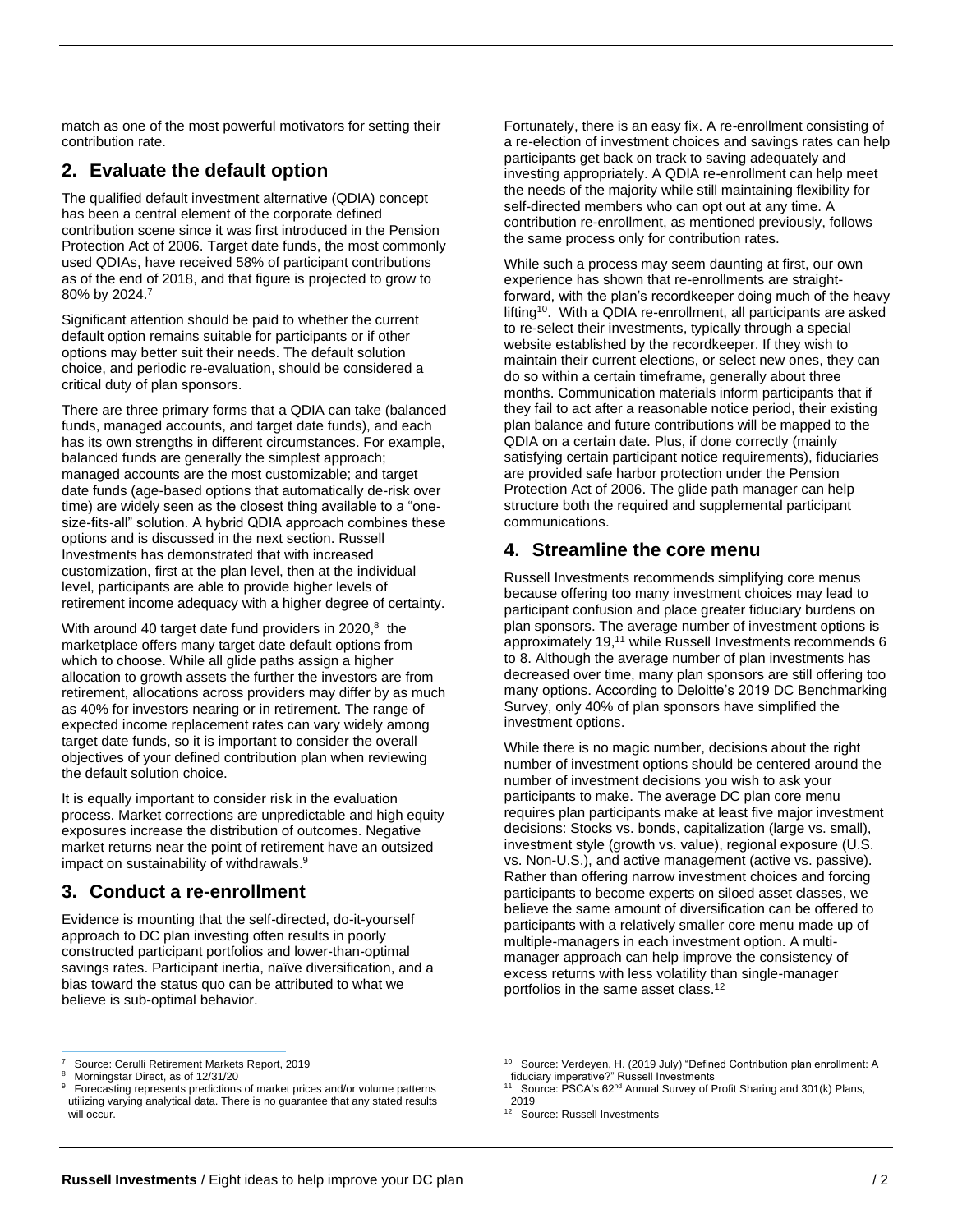# **An eye toward the future**

#### **5. Develop a framework to evaluate managed account solutions**

As utilization of managed account solutions continues to grow, plan sponsors and their consultants are developing more robust frameworks for evaluating different solutions. At Russell Investments, our framework is straightforward and objective. Ideally, the following four components should be carefully assessed:

- **1.** INPUTS: Include capital market assumptions, participant data, and treatment of asset classes. Not all providers have robust processes for measurement and treatment of these inputs, but as the saying goes, "garbage ingarbage out."
- **2.** OUTPUTS: Include portfolio construction, participant customization, and the resulting asset allocation that participants receive. Again, these characteristics can vary significantly by provider and a robust scoring methodology on these metrics can help plan sponsors evaluate the capabilities of each provider.
- **3.** MEASUREMENT OF RESULTS: Include how participants are informed of their progress toward a successful retirement, but also how the plan sponsor can verify that participants are deriving value from the managed account solution. The U.S. Government Accountability Office (GAO), in its study of managed accounts, clearly identified this as a weakness among current managed account providers. 13 We believe that both plan sponsor and participant reporting should focus on progress toward a stated retirement goal.
- **4.** FEES: Managed accounts can be expensive, and we believe that additional fee transparency is needed for plan sponsors to make an educated decision about whether to offer managed accounts to participants. Fees typically include two components: a payment to the recordkeeper for data transfer, access and/or exclusivity, and the cost of managing portfolios. Plan sponsors should understand both components and push for transparency whenever possible.

## **6. Bringing it all together**

The transition from saving to spending is still clunky for many participants. Target date funds can serve the accumulation needs of pre-retirees and help manage account balance volatility for post-retirees, but participants are largely on their own when it comes to drawing down the accumulated assets. Both guaranteed and non-guaranteed products exist to help participants with their decumulation phase, but the integration of pre-retirement and post-retirement solutions remains elusive.

The solution may lie within managed accounts, which possess more capabilities to combine pre-retirement accumulation and post-retirement spending support in one seamless and integrated solution, essentially taking participants from "cradle to grave" in a single solution. Because of a participant's natural interaction with managed account solutions, the communication and transition can be a seamless process, allowing participants to "turn on" retirement spending support as they near retirement. Managed accounts can solve for outside assets and automate the process of aggregating all the participant's assets pegged for retirement in one place, whether in-plan or out-of-plan, across all tax treatments, and can also offer social security claiming strategies as well as tax efficient drawdown strategies.

The next phase for managed accounts is continuity between the in-plan and out-of-plan environments. Russell Investments supports efforts by both regulators and plan sponsors to retain a greater percentage of participant assets in the qualified plan environment post-retirement. A greater number of plan sponsors than ever indicate they want employees to leave their assets in the plan post-employment. According to one study, out of more than 200 plan sponsors, a full 50% with assets of \$500 million and above indicated a clear preference to retain the DC balance of retired employees. Assets remaining in DC plans after retirement has increased every year since 2015.<sup>14</sup>

#### **7. Hybrid QDIA: A natural evolution of default investing**

A hybrid QDIA represents a natural evolution of QDIA investing, drawing from the strengths of each approach to serve the differing needs of participants in different life stages. This approach combines the simplicity of asset allocation funds (balanced funds and/or TDFs) with the adaptability of professionally managed accounts when it's needed most: in the late-career phase and into retirement.

As mentioned earlier, the default investment is evolving to adapt to a simple reality: target date funds are constructed with a 'typical' participant in mind, but in reality, there are very few 'typical' participants. Managed accounts help address this issue by incorporating additional data, such as savings rates, salary, and outside accounts, and can be useful for those participants who desire a higher degree of personalization or

<sup>&</sup>lt;sup>13</sup> Source: U.S. GAO "401(K) Plans: Improvements Can Be Made to Better Protect Participants in Managed Accounts" June 2014

<sup>&</sup>lt;sup>14</sup> Source: T. Rowe Price. "What DC plan sponsors prefer retirement participants do and why it matters". 2019. Percent of DC assets remaining in defined contribution (DC) plans 1 year after separating from service.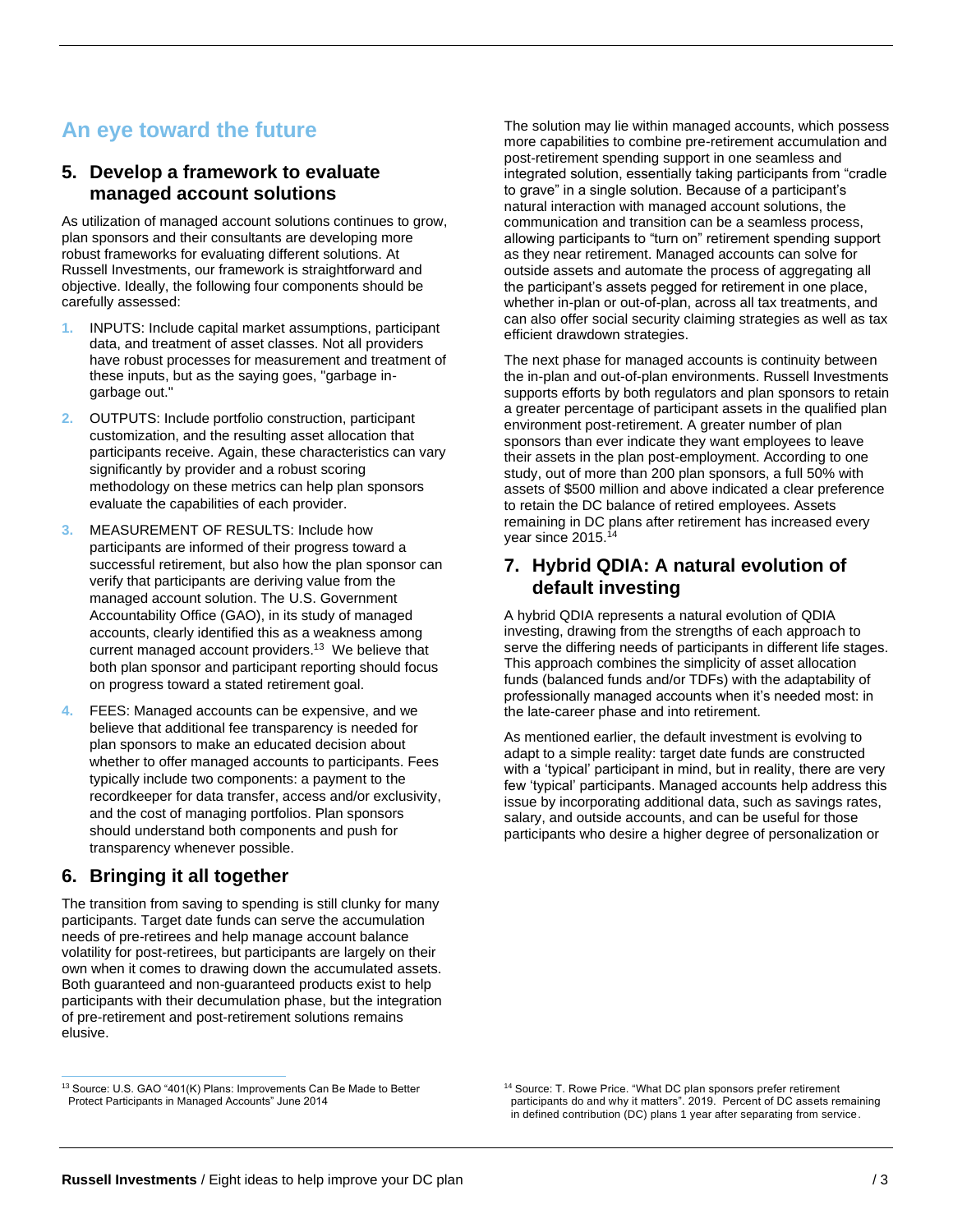#### **Exhibit 1: Traditional versus outsourcing model**

#### Traditional DC plan model

*Multiple relationships, multiple fees, plan sponsor responsible for everything*



#### DC Fiduciary outsourcing model

*Single relationship with clear accountability and direction*



who have substantial assets outside the DC plan or DB plan benefits. While managed accounts can offer benefits like financial planning guidance to employees, typically, those who see the most benefit from a managed account are mid to late career participants, while younger participants are usually well-served by a target date fund.

A hybrid QDIA offers many aspects of the best of both worlds. A hybrid QDIA involves a plan sponsor designating more than one QDIA option for the plan, and defaulting participants into one of the designated QDIAs depending on their age and financial circumstances. For example, younger participants with more homogeneous retirement objectives (primarily accumulation), may be defaulted into a target date fund or risk-based fund, while older participants, with more complex and distinct retirement objectives, may be defaulted into a managed account. Additionally, defaulted participants are transitioned to a managed account platform using a rulesbased approach when the participant draws closer to retirement and their financial situation may become more complex.

Are managed accounts alone a suitable default option? Yes. A properly structured managed account solution, we believe, is potentially the most powerful of the QDIA types in terms of tying the asset allocation to the participant's specific goals and circumstances, and the use of managed accounts has benefits for participants of all ages. For example, managed accounts provide personized saving and planning advice, and appear to be associated with a higher level of engagement from the plan participant.

## **8. Defined contribution outsourcing**

Many plan fiduciaries struggle to keep up with changing DC regulatory requirements, fiduciary concerns about compliance and litigation, and oversight of investment managers, recordkeepers, trustees and custodians (and the fees they charge). The traditional approach to managing a DC plan involves multiple relationships with multiple fees, with the plan sponsor ultimately responsible for every decision, which can be a major drain on their limited resources.

In an attempt to simplify, some plan sponsors hire a bundled provider for investments and plan administration, which from the outside looks to be a simple approach; however, this often can be fraught with problems as evidenced by recent class action lawsuits against plan sponsors. The primary issues highlighted by recent litigation are excessive fees, revenue sharing arrangements, choice of share classes in the fund lineup, and choice of investment vehicle. As a result, we believe that the traditional model of DC plan management may no longer be as effective in today's more challenging fiduciary environment. For example, many investment committees still use a quarterly meeting cycle to monitor the plans and most DC plan oversight committees are spending too much valuable time managing and monitoring vendors. This model can lead to slow and onerous decision making.

Most plan sponsors already delegate some plan management responsibilities, such as legal review and plan administration, to third parties. This year, consider delegating additional plan management functions to a third-party expert co-fiduciary. Delegation allows the investment committee to focus on higher impact decisions, such as plan design and facilitating adequate savings behavior by participants, rather than on administrative functions and vendor management that takes up valuable committee time and resources. Outsourcing for a DC plan can take many forms, from limited scope duties such as investment manager selection and monitoring, to full plan management, compliance and administration. Remember, under ERISA it is not necessary for plan sponsors to perform every fiduciary function themselves, but rather to ensure that every function is performed according to fiduciary standards.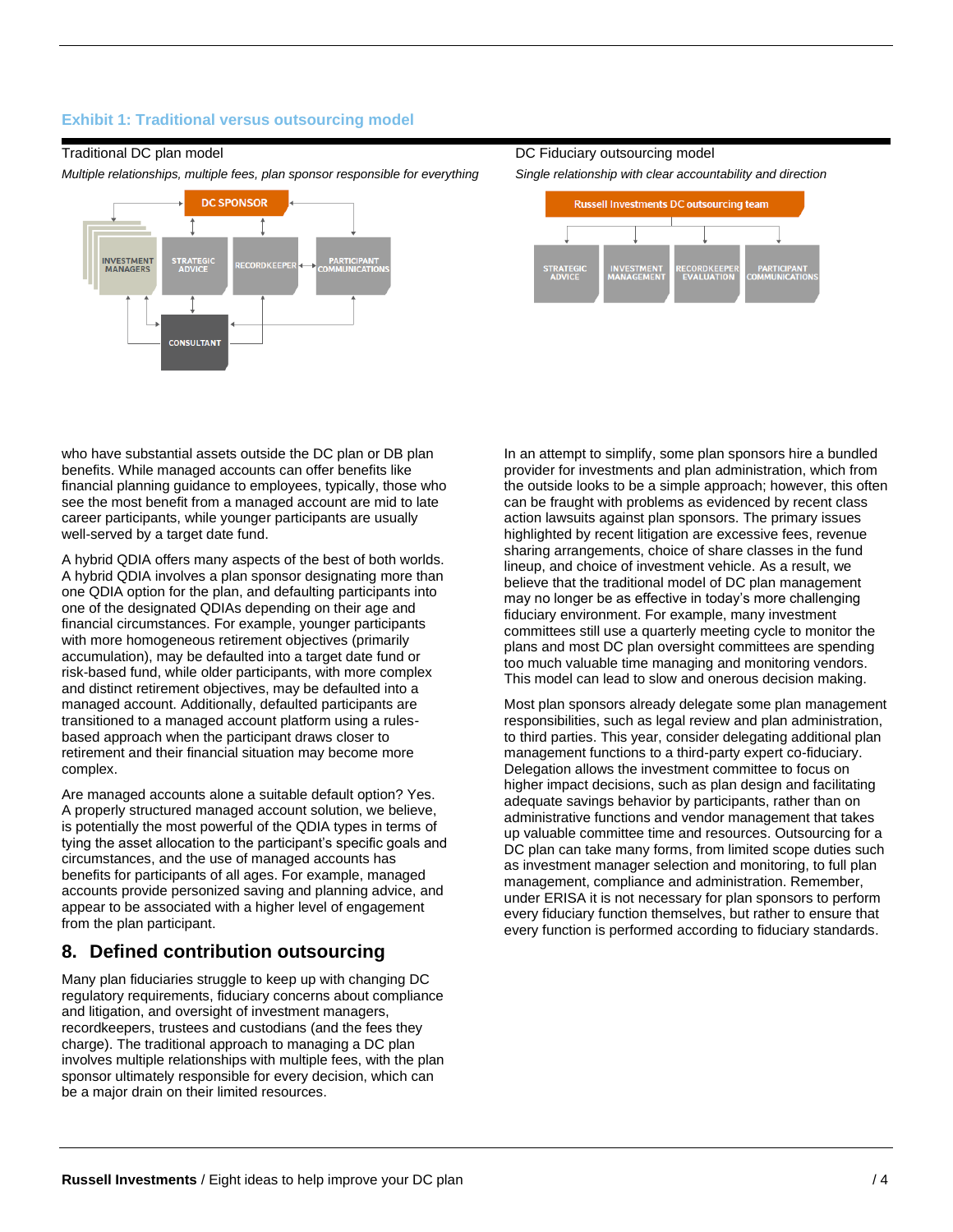| <b>IDEA</b> |                                                          | <b>ACTION</b>                                                                                                                                                                                          |
|-------------|----------------------------------------------------------|--------------------------------------------------------------------------------------------------------------------------------------------------------------------------------------------------------|
|             | <b>Ensure optimal savings</b>                            | Remember previous employer match rate for new employees, increase<br>default deferral rate, auto-escalate contributions in greater than 1% annual<br>increments, consider a contribution re-enrollment |
| $2^{\circ}$ | <b>Evaluate the default</b>                              | Review current QDIA provider and marketplace                                                                                                                                                           |
| 3.          | Conduct a re-enrollment                                  | Re-enroll all participants into the plan's QDIA                                                                                                                                                        |
| 4.          | <b>Streamline the menu</b>                               | Consider reducing the plan's menu to 6-8 options                                                                                                                                                       |
| 5.          | Framework for managed accounts                           | Consider a hybrid QDIA in conjunction with default option evaluation                                                                                                                                   |
| 6.          | Harmonize pre-and post-retirement<br>solutions           | Review managed accounts if your plan offers them and maintain ongoing<br>discussions with your recordkeeper on alternatives                                                                            |
| 7.          | <b>Consider hybrid QDIA</b>                              | Stay abreast of emerging products that integrate pre- and post-retirement<br>solutions for both in-plan and out-of-plan accounts                                                                       |
| 8.          | Outsource additional plan<br>management responsibilities | Consider delegating additional plan management responsibilities to a<br>qualified provider                                                                                                             |